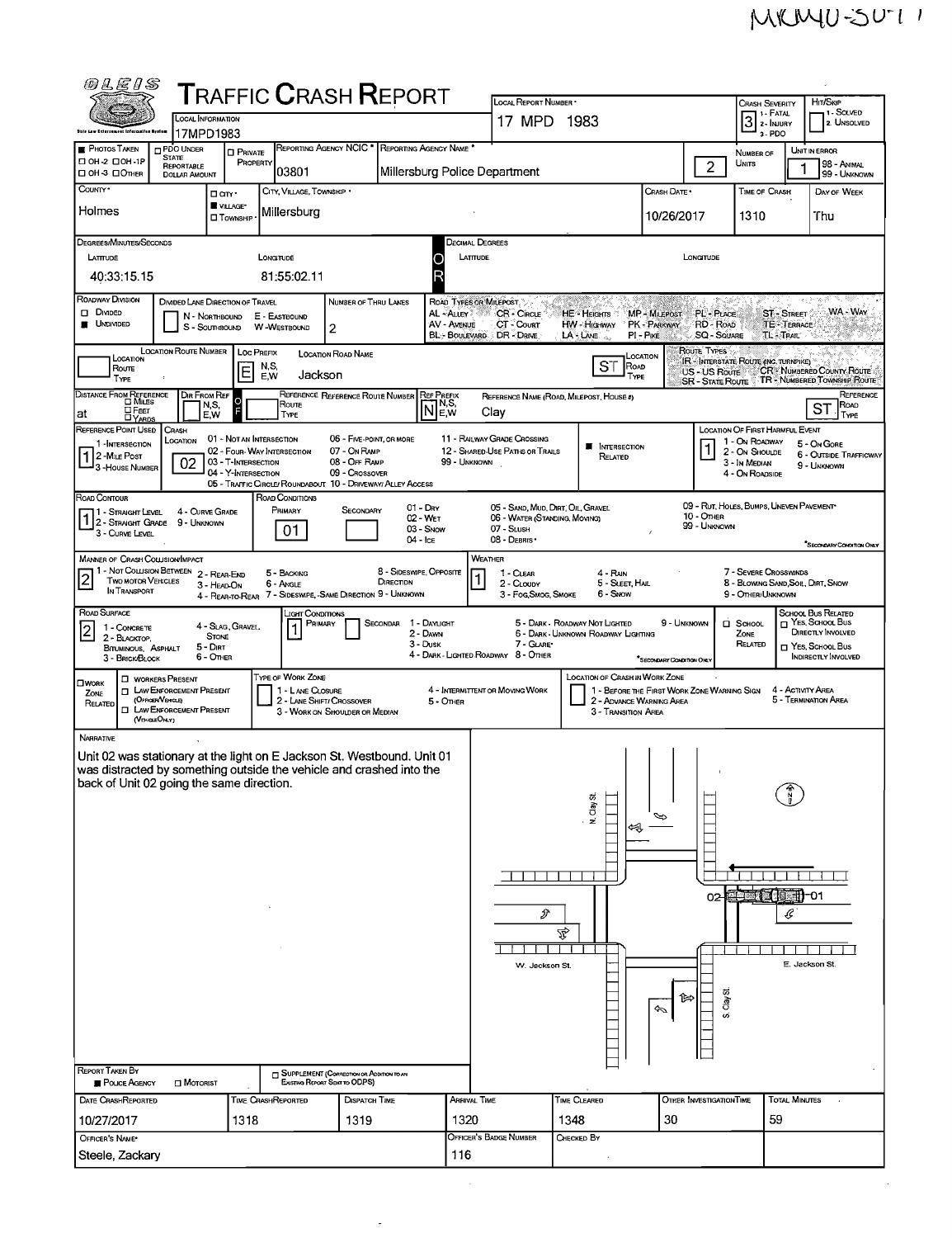|                                              |                                                                              |                                                                          |                                                                                                                |                                     |                                                 | LOCAL REPORT NUMBER                                                        |                                                                    |                                                                        |                                                                                                                               |  |  |
|----------------------------------------------|------------------------------------------------------------------------------|--------------------------------------------------------------------------|----------------------------------------------------------------------------------------------------------------|-------------------------------------|-------------------------------------------------|----------------------------------------------------------------------------|--------------------------------------------------------------------|------------------------------------------------------------------------|-------------------------------------------------------------------------------------------------------------------------------|--|--|
|                                              |                                                                              |                                                                          |                                                                                                                |                                     |                                                 |                                                                            |                                                                    | 17 MPD 1983                                                            |                                                                                                                               |  |  |
| UNIT NUMBER                                  | OWNER NAME: LAST, FIRST, MIDDLE ( E) SAME AS DRIVER )                        |                                                                          |                                                                                                                |                                     |                                                 | OWNER PHONE NUMBER                                                         |                                                                    | <b>DAMAGE SCALE</b>                                                    | <b>DAMAGE AREA</b><br>FRONT                                                                                                   |  |  |
|                                              | Hartley, Clifford, W                                                         |                                                                          |                                                                                                                |                                     |                                                 | 330-231-8461                                                               |                                                                    | $\overline{\mathbf{c}}$                                                |                                                                                                                               |  |  |
|                                              | OWNER ADDRESS: CITY, STATE, ZIP                                              | <b>CISAME AS DRIVER</b> )                                                |                                                                                                                |                                     |                                                 |                                                                            |                                                                    | 1 - NONE                                                               | σ                                                                                                                             |  |  |
|                                              | 6993 SR 39, Millersburg, OH, 44654                                           |                                                                          |                                                                                                                |                                     |                                                 |                                                                            |                                                                    |                                                                        |                                                                                                                               |  |  |
|                                              | LP STATE LICENSE PLATE NUMBER                                                |                                                                          | <b>VEHICLE IDENTIFICATION NUMBER</b>                                                                           |                                     |                                                 |                                                                            | # Occupants                                                        | $2 -$ Minor                                                            |                                                                                                                               |  |  |
| OН                                           | EQM4715                                                                      |                                                                          | 1GNEC16Z63J331678                                                                                              |                                     |                                                 |                                                                            | 1                                                                  | 3 - FUNCTIONAL                                                         | $\Box$<br>д                                                                                                                   |  |  |
| <b>VEHICLE YEAR</b>                          | <b>VEHICLE MAKE</b>                                                          |                                                                          | <b>VEHICLE MODEL</b>                                                                                           |                                     |                                                 | <b>VEHICLE COLOR</b>                                                       |                                                                    |                                                                        |                                                                                                                               |  |  |
| 2003                                         | Chevrolet                                                                    |                                                                          | Suburban                                                                                                       |                                     |                                                 | DGR                                                                        |                                                                    | 4 - DISABLING                                                          | ־ם<br>″0                                                                                                                      |  |  |
| PROOF OF<br>INSURANCE                        | Insurance Company                                                            |                                                                          | POLICY NUMBER<br>Towen By                                                                                      |                                     |                                                 |                                                                            |                                                                    | 9 - UNKNOWN                                                            | п                                                                                                                             |  |  |
| SHOWN                                        | Statefarm                                                                    |                                                                          | 592 2414 D13 35M                                                                                               |                                     |                                                 |                                                                            |                                                                    |                                                                        |                                                                                                                               |  |  |
|                                              | CARRIER NAME, ADDRESS, CITY, STATE, ZIP                                      |                                                                          |                                                                                                                |                                     |                                                 |                                                                            |                                                                    |                                                                        | <b>CARRIER PHONE</b>                                                                                                          |  |  |
| US DOT                                       | VEHICLE WEIGHT GVWR/GCWR                                                     |                                                                          | CARGO BODY TYPE                                                                                                |                                     |                                                 |                                                                            | <b>TRAFFICWAY DESCRIPTION</b>                                      |                                                                        |                                                                                                                               |  |  |
|                                              |                                                                              | 1 - LESS THAN OR EQUAL TO 10K LBS                                        | 01 - No CARGO BODY TYPE/NOT APPLICABL 09 - POLE<br>01<br>02 - BUS/VAN (9-15 SEATS, INC DRIVER) 10 - CARGO TANK |                                     |                                                 |                                                                            | 1 - Two-Way, Not Divided                                           |                                                                        |                                                                                                                               |  |  |
| HM PLACARD ID NO.                            |                                                                              | 2 - 10.001 To 26.000x Lss<br>3 - MORE THAN 26,000K LBS.                  | 03 - Bus (16+ Seats, Inc Driver)                                                                               |                                     | 11 - FLAT BED                                   |                                                                            |                                                                    |                                                                        | 1 2 - TWO-WAY, NOT DIVIDED, CONTINUOUS LEFT TURN LANE<br>3 - Two-Way, Divided, Unprotected (Painted or Grass >4Ft.) Media     |  |  |
|                                              |                                                                              |                                                                          | 04 - VEHICLE TOWING ANOTHER VEHICLE<br>05 - Logging                                                            |                                     | $12 - D$ um $P$<br>13 - CONCRETE MIXER          |                                                                            |                                                                    | 4 - Two-Way, Divideo, Positive MegianBarrier<br>5 - OME-WAY TRAFFICWAY |                                                                                                                               |  |  |
|                                              | HAZARDOUS MATERIAL<br><b>HM CLASS</b><br><b>RELATED</b>                      |                                                                          | 06 - INTERMOGAL CONTAINER CHASIS<br>07 - CARGO VAN ENGLOSED BOX                                                |                                     |                                                 | 14 - AUTO TRANSPORTER<br>15 - GARBAGE / REFUSE                             | $\Box$ Hr / Skip Unit                                              |                                                                        |                                                                                                                               |  |  |
|                                              | <b><i><u>NUMBER</u></i></b>                                                  |                                                                          | 08 - GRAIN, CHIPS, GRAVEL                                                                                      |                                     | 99 - OTHER/UNKNOWN                              |                                                                            |                                                                    |                                                                        |                                                                                                                               |  |  |
|                                              | NON-MOTORIST LOCATION PRIOR TO IMPACT<br>01 - INTERSECTION - MARKED CROSSWAL | TYPE OF USE                                                              | UNIT TYPE                                                                                                      |                                     |                                                 |                                                                            |                                                                    |                                                                        | PASSENGER VEHICLES (LESS THAN 9 PASSENGERS MEDIMEANY TRUCKS OR COMBO UNITS > 10K LBS BUS/VAN/LIMO(9 OR MORE INCLUDING DRIVER) |  |  |
|                                              | 02 - INTERSECTION - NO CROSSWALK<br>03 - INTERSECTION OTHER                  |                                                                          | 06<br>01 - Sub-COMPACT                                                                                         |                                     |                                                 |                                                                            |                                                                    |                                                                        | 13 - SINGLE UNIT TRUCK OR VAN ZAXLE, 6 TIRES 21 - BUS/VAN (9-15 SEATS, INC DRIVER)                                            |  |  |
|                                              | 04 - MIDBLOCK - MARKED CROSSWALK                                             | 1 - PERSONAL<br>2 - COMMERCIAL                                           | 02 - COMPACT<br>99 - UNKNOWN 03 - MID SIZE                                                                     |                                     |                                                 |                                                                            | 14 - SINGLE UNIT TRUCK: 3+ AXLES<br>15 - SINGLE UNIT TRUCK/TRAILER |                                                                        | 22 - Bus (16+ Seats, Inc Draver)<br>Non-Motorist                                                                              |  |  |
|                                              | 05 - TRAVEL LANE - OTHER LOCATION<br>06 - BICYCLE LANE                       | 3 - GOVERNMENT                                                           | or Hit/Skip<br>04 - FULL SIZE<br>05 - MINIVAN                                                                  |                                     |                                                 |                                                                            | 16 - TRUCK/TRACTOR (BOBTAR.)                                       |                                                                        | 23 - ANNAL WITH RIDER<br>24 - ANIMAL WITH BUGGY, WAGON, SURREY                                                                |  |  |
|                                              | 07 - Shoulder/Roadside<br>08 - Sidewalk                                      |                                                                          | 06 - SPORT UTILITY VEHICLE<br>07 - Pickup                                                                      |                                     |                                                 | 17 - TRACTOR/SEMI-TRAILER<br>18 - TRACTOR/DOUBLE                           |                                                                    |                                                                        | 25 - BICYCLE/PEDACYCLIST                                                                                                      |  |  |
|                                              | 09 - MEDIAN/CROSSING ISLAND<br>10 - DRIVE WAY ACCESS                         | <b>DIN EMERGENCY</b>                                                     | 08 - Van                                                                                                       |                                     |                                                 | 19 - TRACTOR/TRIPLES<br>20 - OTHER MEDIMEANY VEHICLE                       |                                                                    |                                                                        | 26 - PEDESTRIAN SKATER<br>27 - Other Non-Motorist                                                                             |  |  |
|                                              | 11 - SHARED-USE PATH OR TRAIL<br>12 - NON-TRAFFICWAY AREA                    | RESPONSE                                                                 | 09 - MOTORCYCLE<br>10 - MOTORIZED BICYCLE                                                                      |                                     |                                                 |                                                                            |                                                                    |                                                                        |                                                                                                                               |  |  |
|                                              | 99 - OTHER/UNKNOWN                                                           |                                                                          | 11 - SNOWMOBILE/ATV<br>12 - OTHER PASSENGER VEHICLE                                                            |                                     |                                                 |                                                                            | HAS HM PLACARD                                                     |                                                                        |                                                                                                                               |  |  |
| SPECIAL FUNCTION01 - NONE                    | 02 - Taxi                                                                    | 09 - AMBULANCE<br>$10 -$ Fine                                            | 17 - FARM VEHICLE<br>18 - FARM EQUIPMENT                                                                       | Most Damaged Area                   | $01 - \text{Now}$                               |                                                                            | 08 - LEFT SIDE                                                     | 99 - UNKNOWN                                                           | ACTION                                                                                                                        |  |  |
| 01                                           | 03 - RENTAL TRUCK (OVER 10K LBS)                                             | 11 - HIGHWAY/MAINTENANCE                                                 | 19 - Мотокнома<br>20 - GOLF CART                                                                               | 02                                  | 02 - CENTER FRONT                               |                                                                            | 09 - LEFT FRONT                                                    |                                                                        | $3^{1-Non-Conrac{t}{2-Non-Conrac{t}{2}}}$<br>2 - Non-Collision                                                                |  |  |
|                                              | 04 - Bus - School (PUBLIC OR PRIVATE) 12 - MILITARY<br>05 - Bus - Transit    | 13 - Pouce                                                               | $21 -$ Train                                                                                                   |                                     | 03 - Right Front<br>MPACT ARE 04 - RIGHT SIDE   |                                                                            | 10 - TOP AND WINDOWS<br>11 - UNDERCARRIAGE                         |                                                                        | $3 -$ Striking<br>4 - STRUCK                                                                                                  |  |  |
|                                              | 06 - Bus - Charter<br>07 - Bus - SHUTTLE                                     | 14 - Pusuc Unuty<br>15 - OTHER GOVERNMENT                                | 22 - OTHER (EXPLAIN NARRATIVE)                                                                                 | 02                                  | 05 - Right Rear<br>06 - REAR CENTER             |                                                                            | 12 - LOAD/TRAILER<br>13 - TOTAL (ALL AREAS)                        |                                                                        | 5 - STRIKING/STRUCK<br>9 - UNKNOWN                                                                                            |  |  |
|                                              | 08 - Bus - OTHER                                                             | 16 - CONSTRUCTION EQIP.                                                  |                                                                                                                |                                     | 07 - LEFT REAR                                  |                                                                            | 14 - Other                                                         |                                                                        |                                                                                                                               |  |  |
| PRE-CRASH ACTIONS                            | <b>MOTORIST</b>                                                              |                                                                          |                                                                                                                |                                     | NON-MOTORIST                                    |                                                                            |                                                                    |                                                                        |                                                                                                                               |  |  |
| 01                                           | 01 - STRAIGHT AHEAD                                                          | 07 - MAKING U-TURN                                                       | 13 - NEGOTIATING A CURVE                                                                                       |                                     |                                                 |                                                                            | 15 - ENTERING OR CROSSING SPECIFIED LOCATIO                        |                                                                        | 21 - OTHER NON-MOTORIST ACTION                                                                                                |  |  |
|                                              | 02 - BACKING<br>03 - CHANGING LANES                                          | 08 - ENTERING TRAFFIC LANE<br>09 - LEAVING TRAFFIC LANE                  | 14 - OTHER MOTORIST ACTIO                                                                                      |                                     |                                                 | 17 - WORKING                                                               | 16 - WALKING, RUNNING, JOGGING, PLAYING, CYCLING                   |                                                                        |                                                                                                                               |  |  |
| 99 - UNKNOWN                                 | 04 - OVERTAKING/PASSING<br>05 - MAKING RIGHT TURN                            | 10 - PARKED                                                              |                                                                                                                |                                     |                                                 | 18 - PUSHING VEHICLE                                                       | 19 - APPROACHING OR LEAVING VEHICLE                                |                                                                        |                                                                                                                               |  |  |
|                                              | 06 - MAKING LEFT TURN                                                        | 11 - SLOWING OR STOPPED IN TRAFFIC<br>12 - DRIVERI FSS                   |                                                                                                                |                                     |                                                 | 20 - Standing                                                              |                                                                    |                                                                        |                                                                                                                               |  |  |
| CONTRIBUTING CIRCUMSTANCE                    |                                                                              |                                                                          |                                                                                                                |                                     |                                                 |                                                                            |                                                                    | <b>VEHICLE DEFECTS</b>                                                 |                                                                                                                               |  |  |
| PRIMARY                                      | MOTORIST<br>01 - NONE                                                        |                                                                          | 11 - IMPROPER BACKING                                                                                          | NON-MOTORIST<br>22 - None           |                                                 |                                                                            |                                                                    |                                                                        | 01 - TURN SIGNALS<br>02 - HEAD LAMPS                                                                                          |  |  |
| 09                                           | 02 - FAILURE TO YIELD<br>03 - RAN RED LIGHT                                  |                                                                          | 12 - Improper Start From Parked Position<br>13 - STOPPED OR PARKED RLEGALLY                                    | 24 - DARTING                        | 23 - IMPROPER CROSSING                          |                                                                            |                                                                    |                                                                        | 03 - Tail Lamps<br>04 - BRAKES                                                                                                |  |  |
| SECONDARY                                    | 04 - RAN STOP SIGN<br>05 - EXCEEDED SPEED LIMIT                              |                                                                          | 14 - OPERATING VEHICLE IN NEGLIGENT MANNER<br>15 - Swering to Avoid (Due to External Conditions)               |                                     |                                                 | 25 - LYING ANDJOR ILLEGALLY IN ROADWAY<br>26 - FALURE TO YELD RIGHT OF WAY |                                                                    |                                                                        | 05 - STEERING<br>06 - TIRE BLOWOUT                                                                                            |  |  |
|                                              | 06 - UNSAFE SPEED<br>07 - IMPROPER TURN                                      |                                                                          | 16 - WRONG SIDE/WRONG WAY<br>17 - FALURE TO CONTROL                                                            |                                     |                                                 | 27 - NOT VISIBLE (DARK CLOTHING)                                           |                                                                    |                                                                        | 07 - WORN OR SLICK TIRES<br>08 - TRAILER EQUIPMENT DEFECTIVE                                                                  |  |  |
|                                              | 08 - LEFT OF CENTER<br>09 - FOLLOWED TOO CLOSELY/ACDA                        |                                                                          | 28 - INATTENTIVE<br>18 - VISION OBSTRUCTION<br>29 - FAILURE TO OBEY TRAFFIC SIGNS                              |                                     |                                                 |                                                                            |                                                                    |                                                                        | 09 - MOTOR TROUBLE                                                                                                            |  |  |
| 99 - UNKNOWN                                 | 10 - IMPROPER LANE CHANGE                                                    |                                                                          | 19 - OPERATING DEFECTIVE EQUIPMENT<br>20 - LOAD SHIFTING/FALLING/SPILLING                                      |                                     | /SIGNALS/OFFICER<br>30 - WRONG SIDE OF THE ROAD |                                                                            |                                                                    |                                                                        | 10 - DISABLED FROM PRIOR ACCIDENT<br>11 - OTHER DEFECTS                                                                       |  |  |
|                                              | <b>PASSINGOFF ROAD</b>                                                       |                                                                          | 21 - OTHER IMPROPER ACTION                                                                                     |                                     |                                                 | 31 - OTHER NON-MOTORIST ACTION                                             |                                                                    |                                                                        |                                                                                                                               |  |  |
| <b>SEQUENCE OF EVENTS</b>                    |                                                                              | 6                                                                        | <b>NON-COLLISION EVENTS</b><br>01 - Overtuan/ROLLOVER                                                          |                                     | 06 - EQUIPMENT FAILURE                          |                                                                            |                                                                    | 10 - Cross MEDIAN                                                      |                                                                                                                               |  |  |
| 20                                           |                                                                              |                                                                          | 02 - FIRE/EXPLOSION                                                                                            |                                     |                                                 | (BLOWN TIRE, BRAKE FAILURE, ETC)                                           |                                                                    | 11 - Cross Center Line                                                 |                                                                                                                               |  |  |
| FIRST<br><b>HARMFUL</b>                      | Most<br>HARMFUL <sup>1</sup>                                                 | 99 - UNKNOWN                                                             | 03 - IMMERSION<br>04 - JACKKNIFE                                                                               |                                     |                                                 | 07 - SEPARATION OF UNITS<br>08 - RAN OFF ROAD RIGHT                        |                                                                    | <b>OPPOSITE DIRECTION OF TRAVEL</b><br>12 - DOWNHILL RUNAWAY           |                                                                                                                               |  |  |
| Even                                         | Event                                                                        |                                                                          | 05 - CARGO/EQUIPMENT LOSS OR SHEFT 09 - RAN OFF ROAD LEFT<br>COLUSION WITH FIXED, OBJECT                       |                                     |                                                 |                                                                            |                                                                    | 13 - OTHER NON-COLLISION                                               |                                                                                                                               |  |  |
|                                              | COLLISION WITH PERSON, VEHICLE OR OBJECT NOT FIXED                           |                                                                          | 25 - IMPACT ATTENUATOR/CRASH CUSHION33 - MEDIAN CABLE BARRIER                                                  |                                     |                                                 |                                                                            |                                                                    | 41 - OTHER POST, POLE                                                  | $48 - \text{Tree}$                                                                                                            |  |  |
| 14 - PEDESTRIAN<br>15 - PEDALOYCLE           |                                                                              | 21 - PARKED MOTOR VEHICLE<br>22 - WORK ZONE MAINTENANCE EQUIPMENT        | 26 - BRIDGE OVERHEAD STRUCTURE<br>27 - BRIDGE PIER OR ABUTMENT                                                 |                                     |                                                 | 34 - MEDIAN GUARDRAIL BARRIER<br>35 - MEDIAN CONCRETE BARRIER              |                                                                    | OR SUPPORT<br>42 - CULVERT                                             | 49 - FIRE HYDRANT<br>50 - WORK ZONE MAINTENANCE                                                                               |  |  |
| 17 - ANIMAL - FARM                           | 16 - RAILWAY VEHICLE (TRAIN, ENOME)                                          | 23 - STRUCK BY FALLING, SHIFTING CARGO<br>OR ANYTHING SET IN MOTION BY A | 28 - BRIDGE PARAPET<br>29 - BRIDGE RAIL                                                                        |                                     | 37 - TRAFFIC SIGN POST                          | 36 - MEDIAN OTHER BARRIER                                                  | 43 - Cura<br>44 - Олсн                                             |                                                                        | <b>EQUIPMENT</b><br>51 - WALL BUILDING, TUNNEL                                                                                |  |  |
| 18 - ANMAL - DEER<br>19 - ANIMAL -OTHER      |                                                                              | <b>MOTOR VEHICLE</b>                                                     | 30 - GUARDRAIL FACE<br>31 - GUARDRAILEND                                                                       |                                     |                                                 | 38 - Overhead Stay Post<br>39 - Light/Lumnames Support                     | 46 - FENCE                                                         | 45 - EMBANKMENT                                                        | 52 - OTHER FIXED OBJECT                                                                                                       |  |  |
|                                              | 20 - MOTOR VEHICLE IN TRANSPORT                                              | 24 - OTHER MOVABLE OBJECT                                                | 32 - Portable Barrier                                                                                          |                                     | 40 - Unury Pous                                 |                                                                            |                                                                    | 47 - MAILBOX                                                           |                                                                                                                               |  |  |
| Unit Speed                                   | POSTED SPEED                                                                 | TRAFFIC CONTROL                                                          |                                                                                                                |                                     |                                                 |                                                                            | UNIT DIRECTION                                                     |                                                                        |                                                                                                                               |  |  |
|                                              | 04                                                                           | 01 - No CONTROLS                                                         | 07 - RALROAD CROSSBUCKS                                                                                        | 13 - CROSSWALK LINES                |                                                 | FROM                                                                       | То                                                                 | 1 - North<br>2 - South                                                 | 5 - Northeast<br>9 - UNKNOWN<br>6 - NORTHWEST                                                                                 |  |  |
|                                              | 25                                                                           |                                                                          |                                                                                                                |                                     |                                                 |                                                                            |                                                                    |                                                                        |                                                                                                                               |  |  |
|                                              |                                                                              | 02 - Stor Sign<br>03 - YIELD SIGN                                        | 08 - R AILROAD FLASHERS<br>09 - RAILROAD GATES                                                                 | 14 - WALK/DON'T WALK<br>15 - O THER |                                                 |                                                                            | 3                                                                  | $3 -$ East<br>4 - West                                                 | 7 - Southeast<br>8 - Southwest                                                                                                |  |  |
| 20<br><b>B</b> STATED<br><b>CI ESTIMATED</b> |                                                                              | 04 - TRAFFIC SIGNAL<br>05 - TRAFFIC FLASHERS<br>06 - SCHOOL ZONE         | 10 - COSTRUCTION BARRICADE<br>11 - PERSON (FLAGGER, OFFICER<br>12 - PAVEMENT MARKINGS                          | 16 - Not Reported                   |                                                 |                                                                            |                                                                    |                                                                        |                                                                                                                               |  |  |

 $\hat{u}$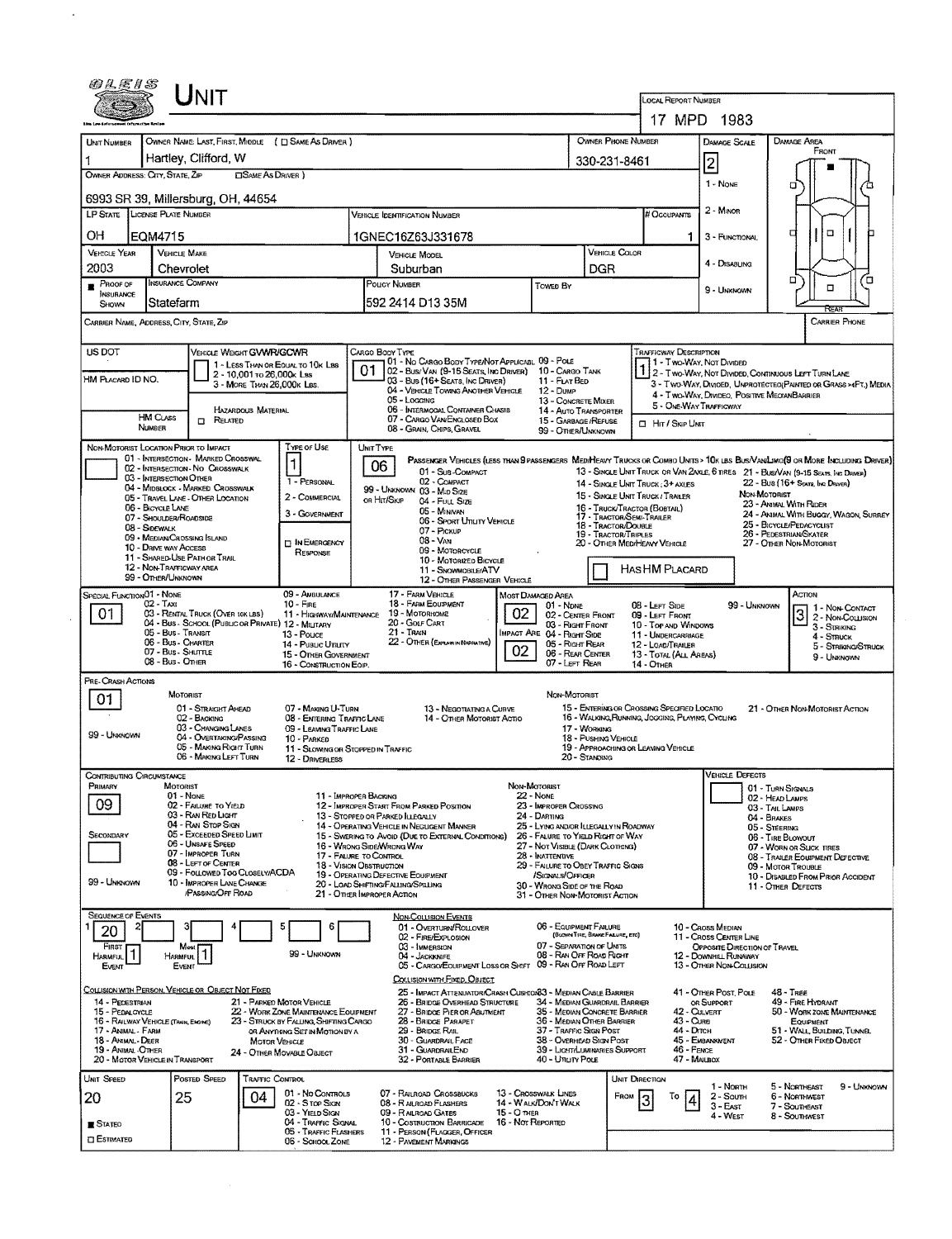|                                                               | $J$ NIT                                                                                 |                                                                                                                  |                                                                                                                 |                                                                            |                                                                                        |                                                             |                                                                                                                                            |                                                                                                                              |  |  |  |  |
|---------------------------------------------------------------|-----------------------------------------------------------------------------------------|------------------------------------------------------------------------------------------------------------------|-----------------------------------------------------------------------------------------------------------------|----------------------------------------------------------------------------|----------------------------------------------------------------------------------------|-------------------------------------------------------------|--------------------------------------------------------------------------------------------------------------------------------------------|------------------------------------------------------------------------------------------------------------------------------|--|--|--|--|
|                                                               |                                                                                         |                                                                                                                  |                                                                                                                 |                                                                            |                                                                                        | LOCAL REPORT NUMBER                                         | 17 MPD 1983                                                                                                                                |                                                                                                                              |  |  |  |  |
| UNIT NUMBER                                                   | OWNER NAME: LAST, FIRST, MIDDLE ( C) SAME AS DRIVER )                                   |                                                                                                                  |                                                                                                                 |                                                                            | OWNER PHONE NUMBER                                                                     | DAMAGE SCALE                                                | <b>DAMAGE AREA</b>                                                                                                                         |                                                                                                                              |  |  |  |  |
| $\overline{2}$                                                | Stocker, Michael, L                                                                     |                                                                                                                  |                                                                                                                 | 330-473-7441                                                               |                                                                                        | 2                                                           | FRONT                                                                                                                                      |                                                                                                                              |  |  |  |  |
| OWNER ADDRESS: CITY, STATE, ZIP                               |                                                                                         | <b>CISAME AS DRIVER</b> )                                                                                        |                                                                                                                 |                                                                            |                                                                                        |                                                             | п                                                                                                                                          |                                                                                                                              |  |  |  |  |
|                                                               | 2145 Twp. Rd. 81, Millersburg, OH, 44654                                                |                                                                                                                  |                                                                                                                 |                                                                            |                                                                                        |                                                             | 1 - NDNE                                                                                                                                   | □                                                                                                                            |  |  |  |  |
|                                                               | LP STATE LICENSE PLATE NUMBER                                                           |                                                                                                                  | VEHICLE JOENTIFICATION NUMBER                                                                                   |                                                                            |                                                                                        | # Occupants                                                 | 2 - MINOR                                                                                                                                  |                                                                                                                              |  |  |  |  |
| OН                                                            | GRD8914                                                                                 |                                                                                                                  | 1YVHP80C075M38967                                                                                               |                                                                            | 1.                                                                                     | 3 - FUNCTIONAL                                              | $\Box$<br>о                                                                                                                                |                                                                                                                              |  |  |  |  |
| <b>VEHICLE YEAR</b>                                           | <b>VEHICLE MAKE</b>                                                                     |                                                                                                                  | <b>VEHICLE MODEL</b>                                                                                            | VEHICLE COLOR                                                              |                                                                                        | 4 - DISABUNG                                                |                                                                                                                                            |                                                                                                                              |  |  |  |  |
| 2007<br>$P_{\text{ROOF OF}}$                                  | Mazda<br>INSURANCE COMPANY                                                              |                                                                                                                  | Mazda 6<br>POUCY NUMBER                                                                                         | RED                                                                        |                                                                                        |                                                             | п<br>Έ                                                                                                                                     |                                                                                                                              |  |  |  |  |
| <b>INSURANCE</b><br>SHOWN                                     | Statefarm                                                                               |                                                                                                                  | l929 0100 E20 35                                                                                                | Toweo By                                                                   |                                                                                        |                                                             | 9 - UNKNOWN                                                                                                                                | RFA                                                                                                                          |  |  |  |  |
|                                                               | CARRIER NAME, ADDRESS, CITY, STATE, ZIP                                                 |                                                                                                                  |                                                                                                                 |                                                                            |                                                                                        |                                                             |                                                                                                                                            | <b>CARRIER PHONE</b>                                                                                                         |  |  |  |  |
| US DOT                                                        | VEHICLE WEIGHT GVWR/GCWR                                                                |                                                                                                                  | CARGO BODY TYPE                                                                                                 |                                                                            |                                                                                        | <b>TRAFFICWAY DESCRIPTION</b>                               |                                                                                                                                            |                                                                                                                              |  |  |  |  |
|                                                               |                                                                                         | 1 - LESS THAN OR EQUAL TO 10K LBS<br>2 - 10,001 to 26,000x Las                                                   | 01 - No Cargo Body Type/Not Applicast, 09 - Pole<br>01<br>02 - Bus/Van (9-15 Seats, Inc Driver) 10 - Cargo Tank |                                                                            |                                                                                        |                                                             |                                                                                                                                            | 3 1 - T WO-WAY, NOT DIVIDED<br>5 2 - T WO-WAY, NOT DIVIDED, CONTINUOUS LEFT TURN LANE                                        |  |  |  |  |
| HM Placard ID NO.                                             |                                                                                         | 3 - MORE THAN 26,000K LBS.                                                                                       | 03 - Bus (16+ Seats, Inc Driver)<br>04 - VEHICLE TOWING ANOTHER VEHICLE                                         | 11 - FLAT BED<br>12 - Dump                                                 |                                                                                        |                                                             | 3 - Two-Way, Divideo, Unprotected (Painted or Grass > FT.) Media<br>4 - Two-Way, Divideo, Positive MedianBarrier<br>5 - ONE-WAY TRAFFICWAY |                                                                                                                              |  |  |  |  |
|                                                               | HAZARDOUS MATERIAL                                                                      |                                                                                                                  | 05 - Logging<br>06 - INTERMODAL CONTAINER CHASIS                                                                |                                                                            | 13 - CONCRETE MIXER<br>14 - AUTO TRANSPORTER                                           |                                                             |                                                                                                                                            |                                                                                                                              |  |  |  |  |
|                                                               | <b>HM CLASS</b><br>$\Box$ Related<br><b>NUMBER</b>                                      |                                                                                                                  | 07 - CARGO VAN/ENCLOSED BOX<br>08 - GRAIN, CHIPS, GRAVEL                                                        |                                                                            | 15 - GARBAGE /REFUSE<br>99 - OTHER/UNKNOWN                                             |                                                             | <b>D</b> HIT / SKIP UNIT                                                                                                                   |                                                                                                                              |  |  |  |  |
|                                                               | NON-MOTORIST LOCATION PRIOR TO IMPACT<br>01 - INTERSECTION - MARKED CROSSWAL            | TYPE OF USE                                                                                                      | UNIT TYPE                                                                                                       |                                                                            |                                                                                        |                                                             |                                                                                                                                            | PASSENGER VEHICLES (LESS THAN 9 PASSENGERS MED/HEAVY TRUCKS OR COMBO UNITS > 10KLBS BUS/VAN/LIMO(9 OR MORE INCLUDING DRIVER) |  |  |  |  |
|                                                               | 02 - INTERSECTION - NO CROSSWALK<br>03 - Intersection Other                             | 1                                                                                                                | 01<br>01 - Sub-COMPACT<br>02 - COMPACT                                                                          |                                                                            |                                                                                        |                                                             |                                                                                                                                            | 13 - SINGLE UNIT TRUCK OR VAN 2AXLE, 6 TIRES 21 - BUS/VAN (9-15 SEATS, INC DRIVER)                                           |  |  |  |  |
|                                                               | 04 - MIDBLOCK - MARKED CROSSWALK<br>05 - TRAVEL LANE - OTHER LOCATION                   | 1 - PERSONAL<br>2 - COMMERCIAL                                                                                   | 99 - UNKNOWN 03 - MID SIZE<br>OR HIT/SKIP<br>04 - Full Size                                                     |                                                                            |                                                                                        | 15 - SINGLE UNIT TRUCK / TRAILER                            | 22 - Bus (16+ Seats, Inc Driver)<br>14 - SINGLE UNIT TRUCK: 3+ AXLES<br>NON-MOTORIST                                                       |                                                                                                                              |  |  |  |  |
|                                                               | 06 - BICYCLE LANE<br>07 - SHOULDER/ROADSIDE                                             | 3 - GOVERNMENT                                                                                                   | 05 - MINIVAN<br>06 - SPORT UTILITY VEHICLE                                                                      |                                                                            |                                                                                        | 16 - Truck/Tractor (BOBTAIL)<br>17 - TRACTOR/SEMI-TRAILER   | 23 - ANIMAL WITH RIDER<br>24 - ANIMAL WITH BUGGY, WAGON, SURREY                                                                            |                                                                                                                              |  |  |  |  |
|                                                               | 08 - SIDEWALK<br>09 - MEDIAN/CROSSING SLAND                                             | <b>DIN EMERGENCY</b>                                                                                             | 07 - PICKUP<br>$08 - V_{AN}$                                                                                    |                                                                            | 18 - TRACTOR/DOUBLE<br>19 - TRACTOR/TRIPLES                                            | 20 - OTHER MED/HEAVY VEHICLE                                | 25 - BICYCLE/PEDACYCLIST<br>26 - PEDESTRIAN SKATER<br>27 - OTHER NON-MOTORIST                                                              |                                                                                                                              |  |  |  |  |
|                                                               | 10 - DRIVE WAY ACCESS<br>11 - SHARED-USE PATH OR TRAIL                                  | RESPONSE                                                                                                         | 09 - MOTORCYCLE<br>10 - MOTORIZED BICYCLE                                                                       |                                                                            |                                                                                        |                                                             |                                                                                                                                            |                                                                                                                              |  |  |  |  |
|                                                               | 12 - NON-TRAFFICWAY AREA<br>99 - OTHER/UNKNOWN                                          |                                                                                                                  | 11 - SNOWMOBILE/ATV<br>12 - OTHER PASSENGER VEHICLE                                                             |                                                                            |                                                                                        | HAS HM PLACARD                                              |                                                                                                                                            |                                                                                                                              |  |  |  |  |
| Special Function 01 - None                                    | 02 - TAXL                                                                               | 09 - AMBULANCE<br>$10 -$ Fige                                                                                    | 17 - FARM VEHICLE<br>18 - FARM EQUIPMENT                                                                        | Most Damaged Area<br>01 - NONE                                             |                                                                                        | 08 - LEFT SIDE                                              | 99 - UNKNOWN                                                                                                                               | ACTION<br>1 - NON-CONTACT                                                                                                    |  |  |  |  |
| 01                                                            | 03 - RENTAL TRUCK (OVER 10K LBS)<br>04 - Bus - School (Public or Private) 12 - Military | 11 - Highway/Maintenance                                                                                         | 19 - MOTORHOME<br>20 - Gouf Cart                                                                                | 06                                                                         | 02 - CENTER FRONT<br>03 - Right Front                                                  | 09 - LEFT FRONT<br>10 - Top and Windows                     |                                                                                                                                            | 2 - Non-Collision<br>3 - STRIKING                                                                                            |  |  |  |  |
|                                                               | 05 - Bus - Transit<br>06 - Bus - CHARTER                                                | 13 - Pouce<br>14 - Pusuc UTILITY                                                                                 | 21 - Thain<br>22 - OTHER (EXPLANN NARRATIVE)                                                                    | IMPACT ARE 04 - RIGHT SIDE                                                 | 05 - Right Rear                                                                        | 11 - UNDERCARRIAGE<br>12 - LOAD/TRAILER                     |                                                                                                                                            | 4 - STRUCK<br>5 - Striking/Struck                                                                                            |  |  |  |  |
|                                                               | 07 - Bus - SHUTTLE<br>08 - Bus - OTHER                                                  | 15 - OTHER GOVERNMENT<br>16 - CONSTRUCTION EQIP.                                                                 |                                                                                                                 | 06                                                                         | 06 - REAR CENTER<br>07 - LEFT REAR                                                     | 13 - TOTAL (ALL AREAS)<br>$14 -$ OTHER                      |                                                                                                                                            | 9 - Unknown                                                                                                                  |  |  |  |  |
| PRE- CRASH ACTIONS                                            |                                                                                         |                                                                                                                  |                                                                                                                 |                                                                            |                                                                                        |                                                             |                                                                                                                                            |                                                                                                                              |  |  |  |  |
| 11                                                            | MOTORIST<br>01 - STRAIGHT AHEAD                                                         | 07 - MAKING U-TURN                                                                                               | 13 - Negotiating a Curve                                                                                        |                                                                            | NON-MOTORIST                                                                           | 15 - ENTERING OR CROSSING SPECIFIED LOCATIO                 |                                                                                                                                            | 21 - OTHER NON-MOTORIST ACTION                                                                                               |  |  |  |  |
|                                                               | 02 - BACKING<br>03 - CHANGING LANES                                                     | 08 - ENTERING TRAFFIC LANE<br>09 - LEAVING TRAFFIC LANE                                                          | 14 - OTHER MOTORIST ACTIO                                                                                       | 17 - WORKING                                                               |                                                                                        | 16 - WALKING RUNNING, JOGGING, PLAYING, CYCLING             |                                                                                                                                            |                                                                                                                              |  |  |  |  |
| 99 - UNKNOWN                                                  | 04 - OVERTAKING/PASSING<br>05 - MAKING RIGHT TURN                                       | 10 - PARKED                                                                                                      | 11 - SLOWING OR STOPPED IN TRAFFIC                                                                              |                                                                            | 18 - PUSHING VEHICLE<br>19 - APPROACHING OR LEAVING VEHICLE                            |                                                             |                                                                                                                                            |                                                                                                                              |  |  |  |  |
| CONTRIBUTING CIRCUMSTANCE                                     | 06 - MAKING LEFT TURN                                                                   | 12 - DRIVERLESS                                                                                                  |                                                                                                                 |                                                                            | 20 - Standing                                                                          |                                                             | <b>VEHICLE DEFECTS</b>                                                                                                                     |                                                                                                                              |  |  |  |  |
| PRIMARY                                                       | MOTORIST<br>01 - NONE                                                                   |                                                                                                                  | 11 - IMPROPER BACKING                                                                                           | NON-MOTORIST<br>$22 - None$                                                |                                                                                        |                                                             |                                                                                                                                            | 01 - TURN SIGNALS<br>02 - HEAD LAMPS                                                                                         |  |  |  |  |
| 01.                                                           | 02 - FAILURE TO YIELD<br>03 - RAN RED LIGHT                                             |                                                                                                                  | 12 - IMPROPER START FROM PARKED POSITION<br>13 - STOPPED OR PARKED ILLEGALLY                                    | 23 - IMPROPER CROSSING<br>24 - DARTING                                     |                                                                                        |                                                             |                                                                                                                                            | 03 - TAIL LAMPS<br>04 - BRAKES                                                                                               |  |  |  |  |
| <b>SECONDARY</b>                                              | 04 - RAN STOP SIGN<br>05 - Excessed Speed Limit                                         |                                                                                                                  | 14 - OPERATING VEHICLE IN NEGLIGENT MANNER<br>15 - Swering to Avoid (Due to External Conditions)                | 25 - LYING AND/OR LLEGALLY IN ROADWAY<br>26 - FALURE TO YIELD RIGHT OF WAY |                                                                                        |                                                             | 05 - STEERING<br>06 - TIRE BLOWOUT                                                                                                         |                                                                                                                              |  |  |  |  |
|                                                               | 06 - UNSAFE SPEED<br>07 - IMPROPER TURN                                                 |                                                                                                                  | 16 - WRONG SIDE/WRONG WAY<br>17 - FALURE TO CONTROL                                                             | 27 - NOT VISIBLE (DARK CLOTHING)<br>28 - Inattentive                       |                                                                                        | 07 - WORN OR SUCK TIRES<br>08 - TRAILER EQUIPMENT DEFECTIVE |                                                                                                                                            |                                                                                                                              |  |  |  |  |
|                                                               | 08 - LEFT OF CENTER<br>09 - Followed Too Closely/ACDA                                   |                                                                                                                  | <b>18 - VISION OBSTRUCTION</b><br>19 - OPERATING DEFECTIVE EQUIPMENT                                            | 29 - FAILURE TO OBEY TRAFFIC SIGNS<br>/SIGNALS/OFFICER                     |                                                                                        | 09 - Motor Trousle<br>10 - DISABLED FROM PRIOR ACCIDENT     |                                                                                                                                            |                                                                                                                              |  |  |  |  |
| 99 - Unknown                                                  | 10 - IMPROPER LANE CHANGE<br><b>PASSING OFF ROAD</b>                                    |                                                                                                                  | 20 - LOAD SHIFTING/FALLING/SPILLING<br>21 - OTHER IMPROPER ACTION                                               |                                                                            | 30 - WRONG SIDE OF THE ROAD<br>31 - OTHER NON-MOTORIST ACTION                          |                                                             |                                                                                                                                            | 11 - OTHER DEFECTS                                                                                                           |  |  |  |  |
| <b>SEQUENCE OF EVENTS</b>                                     |                                                                                         |                                                                                                                  | <b>NON-COLLISION EVENTS</b>                                                                                     |                                                                            |                                                                                        |                                                             |                                                                                                                                            |                                                                                                                              |  |  |  |  |
| 20                                                            |                                                                                         | 6                                                                                                                | 01 - OVERTURN/ROLLOVER<br>02 - FIRE/EXPLOSION                                                                   |                                                                            | 06 - EQUIPMENT FAILURE<br>(BLOWN TIRE, BRAKE FAILURE, ETC)<br>07 - SEPARATION OF UNITS |                                                             | 10 - Cross Median<br>11 - CROSS CENTER LINE                                                                                                |                                                                                                                              |  |  |  |  |
| FIRST<br>11<br>HARMFUL<br>EVENT                               | Most<br>1<br>Harmful  <br>EVENT                                                         | 99 - LINKNOWN                                                                                                    | 03 - IMMERSION<br>04 - JACKKNIFE<br>05 - CARGO/EQUIPMENT LOSS OR SHIFT 09 - RAN OFF ROAD LEFT                   |                                                                            | 08 - RAN OFF ROAD RIGHT                                                                |                                                             | OPPOSITE DIRECTION OF TRAVEL<br>12 - DOWNSTILL RUNAWAY<br>13 - OTHER NON-COLLISION                                                         |                                                                                                                              |  |  |  |  |
|                                                               |                                                                                         |                                                                                                                  | COLLISION WITH FIXED, OBJECT                                                                                    |                                                                            |                                                                                        |                                                             |                                                                                                                                            |                                                                                                                              |  |  |  |  |
| 14 - PEDESTRIAN                                               | COLLISION WITH PERSON, VEHICLE OR OBJECT NOT FIXED                                      | 21 - PARKED MOTOR VEHICLE                                                                                        | 25 - IMPACT ATTENUATOR/CRASH CUSHION33 - MEDIAN CABLE BARRIER<br>26 - BRIDGE OVERHEAD STRUCTURE                 |                                                                            | 34 - MEDIAN GUARDRAIL BARRIER                                                          |                                                             | 41 - OTHER POST, POLE<br>OR SUPPORT                                                                                                        | $48 -$ TREE<br>49 - FIRE HYDRANT                                                                                             |  |  |  |  |
| 15 - PEDALCYCLE                                               | 16 - RAILWAY VEHICLE (TRAIN, ENGINE)                                                    | 22 - WORK ZONE MAINTENANCE EQUIPMENT<br>23 - STRUCK BY FALLING, SHIFTING CARGO<br>OR ANYTHING SET IN MOTION BY A | 27 - BRIDGE PIER OR ABUTMENT<br>28 - BRIDGE PARAPET<br>29 - BRIDGE RAIL                                         |                                                                            | 35 - MEDIAN CONCRETE BARRIER<br>36 - MEDIAN OTHER BARRIER<br>37 - TRAFFIC SIGN POST    | 43 - Cuns<br>44 - Олсн                                      | 42 - CULVERT                                                                                                                               | 50 - WORK ZONE MAINTENANCE<br><b>EQUIPMENT</b><br>51 - WALL, BUILDING, TUNNEL                                                |  |  |  |  |
| 17 - Anemal - Farm<br>18 - ANIMAL - DEER<br>19 - ANIMAL OTHER |                                                                                         | <b>MOTOR VEHICLE</b>                                                                                             | 30 - GUARDRAIL FACE<br>31 - GUARDRAILEND                                                                        |                                                                            | 38 - Overhead Sign Post<br>39 - LIGHT/LUMINARIES SUPPORT                               | 46 - FENCE                                                  | 45 - EMBANKMENT                                                                                                                            | 52 - OTHER FIXED OBJECT                                                                                                      |  |  |  |  |
|                                                               | 20 - MOTOR VEHICLE IN TRANSPORT                                                         | 24 - OTHER MOVABLE OBJECT                                                                                        | 32 - PORTABLE BARRIER                                                                                           |                                                                            | 40 - UTILITY POLE                                                                      | 47 - MAILBOX                                                |                                                                                                                                            |                                                                                                                              |  |  |  |  |
| UNIT SPEED                                                    | Posted Speed                                                                            | TRAFFIC CONTROL<br>01 - No Controls                                                                              | 07 - RAILROAD CROSSBUCKS                                                                                        | 13 - Crosswalk Lines                                                       |                                                                                        | UNIT DIRECTION                                              | 1 - North                                                                                                                                  | 5 - NORTHEAST<br>9 - UNKNOWN                                                                                                 |  |  |  |  |
| 0                                                             | 25<br>04                                                                                | 02 - Stor Sign<br>03 - YIELD SIGN                                                                                | 08 - RAILROAD FLASHERS<br>09 - RALROAD GATES                                                                    | 14 - WALK/DON'T WALK<br>15 - О тнея                                        |                                                                                        | Τо<br>FROM<br>4<br>3                                        | 2 - South<br>$3 - E$ AST                                                                                                                   | 6 - NORTHWEST<br>7 - SOUTHEAST                                                                                               |  |  |  |  |
| STATED                                                        |                                                                                         | 04 - TRAFFIC SIGNAL<br>05 - TRAFFIC FLASHERS                                                                     | 10 - Costruction Barricade<br>11 - PERSON (FLACGER, OFFICER                                                     | 16 - Not Reported                                                          |                                                                                        |                                                             | 4 - West                                                                                                                                   | 8 - Southwest                                                                                                                |  |  |  |  |
| <b>CI ESTIMATED</b>                                           |                                                                                         | 06 - SCHOOL ZONE                                                                                                 | 12 - PAVEMENT MARKINGS                                                                                          |                                                                            |                                                                                        |                                                             |                                                                                                                                            |                                                                                                                              |  |  |  |  |

 $\label{eq:2.1} \frac{1}{\sqrt{2\pi}}\sum_{i=1}^n\frac{1}{\sqrt{2\pi}}\int_{-\infty}^{\infty}\frac{1}{\sqrt{2\pi}}\frac{dx}{(x^2+y^2)^2}dx$